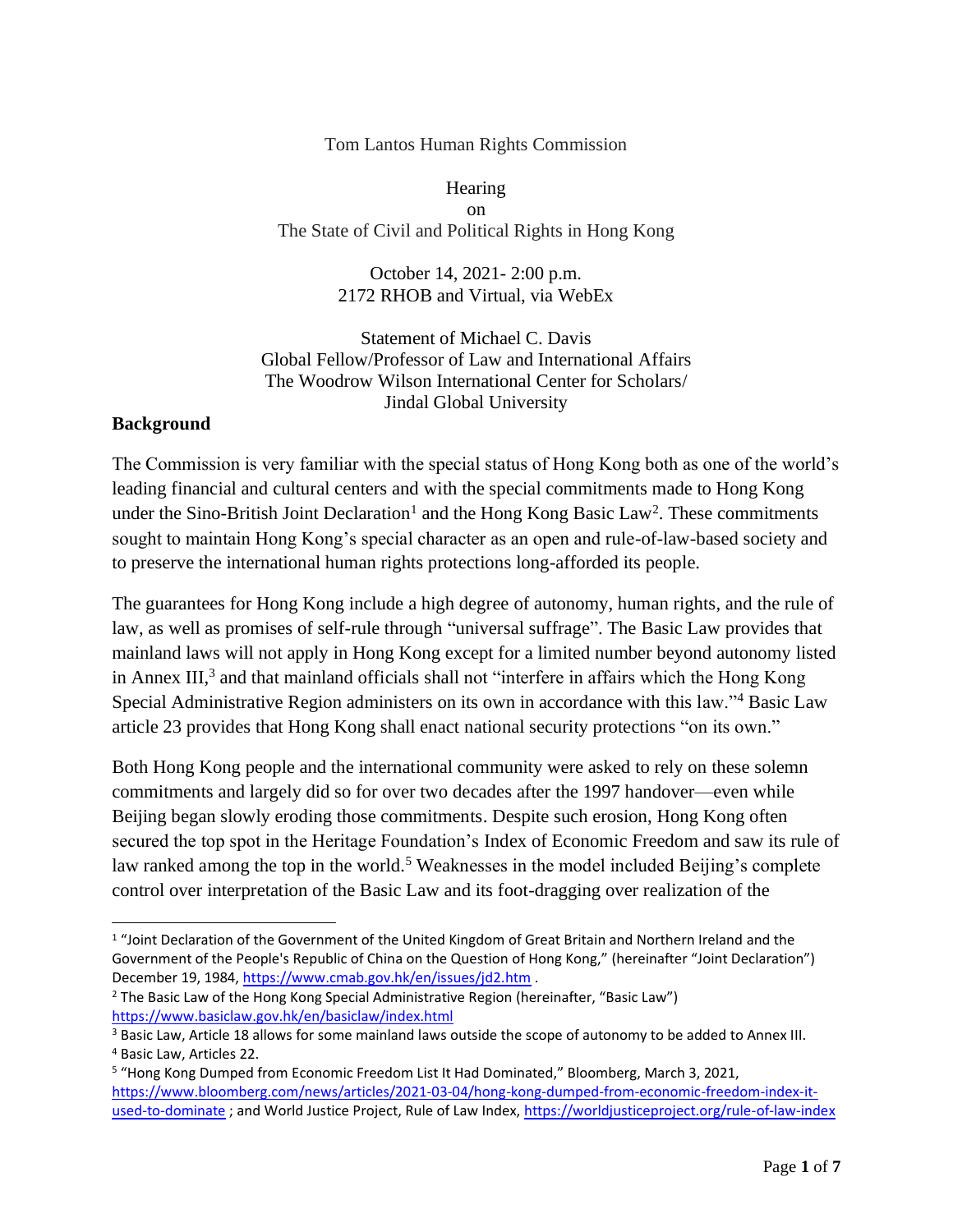promised universal suffrage. These two limitations have led to the many protests over the years, as Hongkongers feared the growing degrading of their promised autonomy.

Any basis for reliance on Beijing's commitments largely unraveled in 2019 with a massive crackdown on protesters demanding compliance with those commitments and in 2020 with Beijing's imposition of a National Security Law (NSL)—and later in 2021with new electoral laws. 6 In the past couple years, the crushing of the rule of law and the abandonment of core human rights has been unprecedented for a modern highly developed open society. Beijing's model for external control has become evident, fundamentally changing the constitutional order.

## **Criminal Justice: The Crushing of Human Rights and the Rule of Law**

The NSL undercuts the foundation of the rule of law in delivering criminal justice under Hong Kong's common law system. Passed without any public consultation, the NSL imposed four crimes in the speech area—secession, subversion, terrorist activities, and collusion with foreign forces—whose vagueness leave speakers with little sense of what is prohibited and what is not. These crimes apply worldwide to both residents and non-residents. The NSL has been used to silence opposition voices in Hong Kong, including street protesters, the media, academics, the arts and numerous politicians. Many of those arrested have been highly respected community leaders simply fighting for the guaranteed freedoms. With a presumption against bail, a majority of those prosecuted—165 arrest and 96 prosecutions—languish in jail for months awaiting trial.<sup>7</sup>

Such NSL arrests are only the tip of the criminal justice iceberg. Well over ten-thousand protesters were arrested for the 2019 protests under existing public order laws, with over 2,500 charged and hundreds already convicted, many with long jail terms. <sup>8</sup> Prominent political leaders well known to this Commission, including Martin Lee, Margaret Ng, Jimmy Lai, Joshua Wong and Cheuk-yan Lee have been among those convicted.<sup>9</sup> These prominent leaders had all advocated non-violence during the recent protests.

NSL prosecutions have targeted a large portion of the political opposition. By prosecuting Jimmy Lai and the management and editorial teams of the Apple Daily newspaper, along with the use of financial tools to force the paper's closure, the leading media opposition voice has been silenced.

<sup>6</sup> National People's Congress of the People's Republic of China (PRC), "The Law of the People's Republic of China on Safeguarding National Security in the Hong Kong Special Administrative Region," June 30, 2020, [https://www.elegislation.gov.hk/doc/hk/a406/eng\\_translation\\_\(a406\)\\_en.pdf.](https://www.elegislation.gov.hk/doc/hk/a406/eng_translation_(a406)_en.pdf)

<sup>7</sup> Lydia Wong and Thomas Kellogg, "New Data Show Hong Kong's National Security Arrests Follow a Pattern," *China File*, May 3, 2021[. https://www.chinafile.com/reporting-opinion/features/new-data-show-hong-kongs-national](https://www.chinafile.com/reporting-opinion/features/new-data-show-hong-kongs-national-security-arrests-follow-pattern)[security-arrests-follow-pattern](https://www.chinafile.com/reporting-opinion/features/new-data-show-hong-kongs-national-security-arrests-follow-pattern)

<sup>8</sup> "More than 10,200 arrested in connection with unrest since 2019," *South China Morning Post*, April 9, 2021. [https://www.scmp.com/news/hong-kong/politics/article/3128836/hong-kong-protests-more-10200-arrested](https://www.scmp.com/news/hong-kong/politics/article/3128836/hong-kong-protests-more-10200-arrested-connection-unrest)[connection-unrest](https://www.scmp.com/news/hong-kong/politics/article/3128836/hong-kong-protests-more-10200-arrested-connection-unrest)

<sup>9</sup> Hong Kong pro-democracy figures given jail terms of up to 18 months," *The Guardian*, April 16, 2021. [https://www.theguardian.com/world/2021/apr/16/jimmy-lai-martin-lee-hong-kong-pro-democracy-figures](https://www.theguardian.com/world/2021/apr/16/jimmy-lai-martin-lee-hong-kong-pro-democracy-figures-sentenced)[sentenced](https://www.theguardian.com/world/2021/apr/16/jimmy-lai-martin-lee-hong-kong-pro-democracy-figures-sentenced)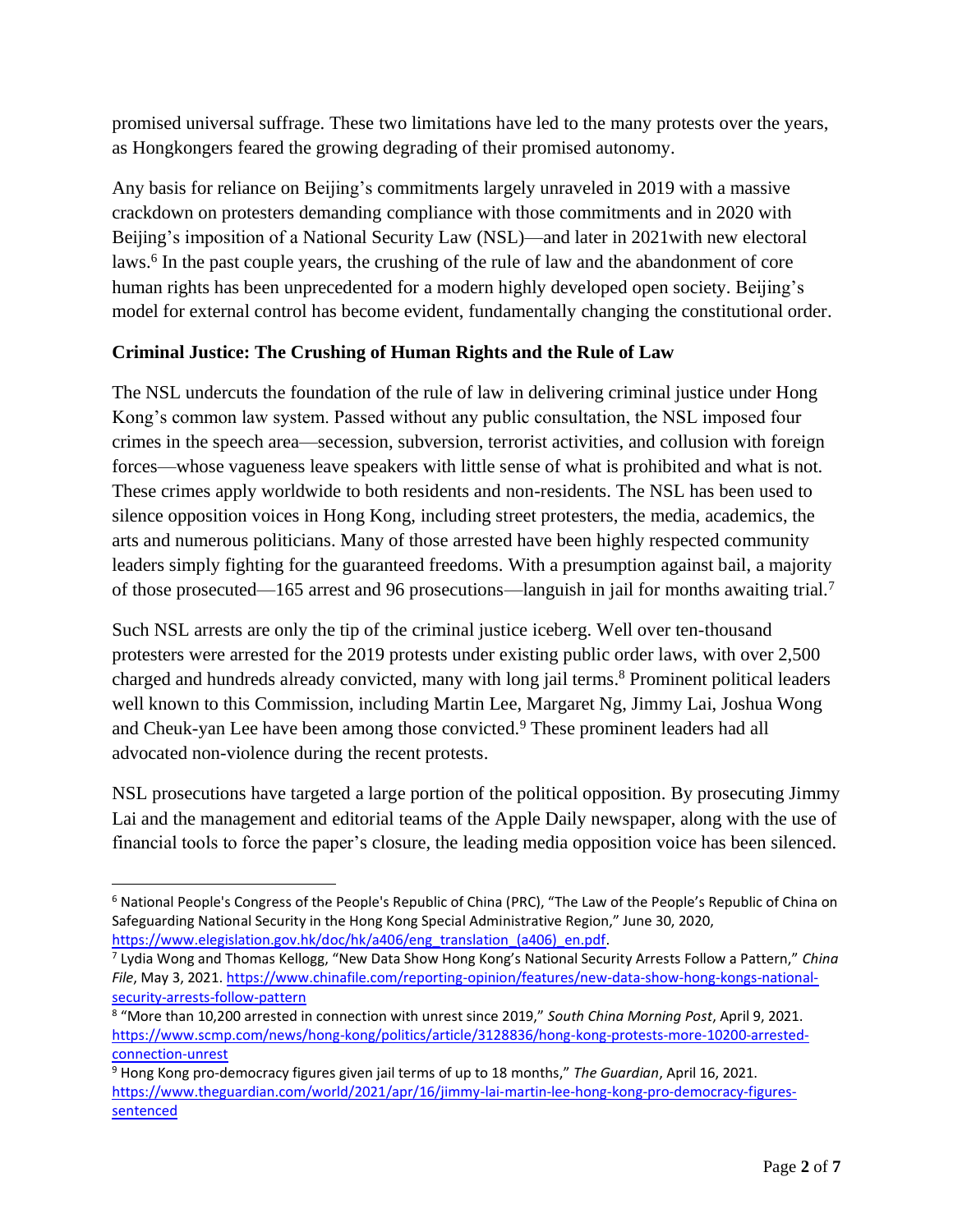Jimmy Lai's bail denial went all the way to the Court of Final Appeal, where the court concluded that it had no power to overturn any provisions of the NSL that violate Basic Law or common law principles and thereby upheld the presumption against Bail in NSL article 42.<sup>10</sup>

The arrests and prosecutions under the NSL of opposition politicians for organizing and participating in a political primary sent a clear message of political intolerance. Of the 47 charged, 36 were denied bail and have languished in jail for months. Their alleged subversion appears to relate to an intention, should they win enough seats in the then planned Legislative Council election, to vote down the government's budget and thereby force the resignation of the Chief Executive.<sup>11</sup> Hong Kong may stand alone as a place, where using a constitutional provision to defeat the government in power is treated as subversion. Both these cases and the many others not mentioned here all relate to speech crimes in one form or another.

The prosecution of a young street activists, Tong Ying Kit, is the only NSL trial completed so far. Tong was charged after he drove his motorcycle into a police cordon causing some minor injuries. In what appeared as a reckless driving case, he was convicted for incitement to secession for carrying a flag with the popular slogan, "Liberate Hong Kong, Revolution of Our Times."<sup>12</sup> In the high court he was denied a jury under a special NSL provision allowing the prosecution to opt for a three-judge panel. Even though NSL article 4 provides for continued application of the international human rights guarantees under the Basic Law, the court's judgment did not even mention human rights, as usually applicable regarding incitement in national security cases.<sup>13</sup> His reckless driving resulted in a further terrorism conviction, without any discussion of the popular fear. His total sentence for both charges was 9 years.

We should be skeptical about due process rights in the coming NSL trials. The NSL, effectively the new constitution, completely undermines Basic Law commitments to autonomy and the rule of law, introducing mainland control and methods into the Hong Kong system. It creates a local Committee for Safeguarding National Security (headed by the Chief Executive with a mainland adviser) and an Office for Safeguarding National Security, the latter staffed entirely by mainland public security officials. Both oversee local national security investigations and requirements, and neither is subject to judicial review by the local courts. These oversight organizations are backed up by special branches in both the Hong Kong police and the Department of Justice, who

<sup>&</sup>lt;sup>10</sup> HKSAR v. Lai Chee Ying, Final Appeal No. 1 of 2021 (Hong Kong Court of Final Appeal, February 9, 2021), [https:/](https://legalref.judiciary.hk/lrs/common/ju/ju_frame.jsp?DIS=133491) [https://scmp.com/comment/opinion/article/3143634/national-security-trial-ruling-setback-human-rights-hong](https://legalref.judiciary.hk/lrs/common/ju/ju_frame.jsp?DIS=133491)kong [/legalref.judiciary.hk/lrs/common/ju/ju\\_frame.jsp?DIS=133491.](https://legalref.judiciary.hk/lrs/common/ju/ju_frame.jsp?DIS=133491)

<sup>&</sup>lt;sup>11</sup> "Explainer: How a Primary Got Hong Kong Activists in Trouble," Associated Press, March 1, 2021, [https://apnews.com/article/beijing-primary-elections-democracy-hong-kong-elections](https://apnews.com/article/beijing-primary-elections-democracy-hong-kong-elections-ccda7eb61403f721ba8e56423203f72a)[ccda7eb61403f721ba8e56423203f72a.](https://apnews.com/article/beijing-primary-elections-democracy-hong-kong-elections-ccda7eb61403f721ba8e56423203f72a)

<sup>12</sup> *HKSAR v. Tong Ying Kit,* (2021) HKCFI 2200 (Hong Kong Court of First Instance, July 27, 2021). [https://legalref.judiciary.hk/lrs/common/ju/ju\\_frame.jsp?DIS=137456&currpage=T](https://legalref.judiciary.hk/lrs/common/ju/ju_frame.jsp?DIS=137456&currpage=T)

<sup>13</sup> See Michael C. Davis, "National security trial ruling a setback for human rights in Hong Kong," *South China Morning Post*, August 4, 2021. [https://scmp.com/comment/opinion/article/3143634/national-security-trial-ruling](https://scmp.com/comment/opinion/article/3143634/national-security-trial-ruling-setback-human-rights-hong-kong)[setback-human-rights-hong-kong](https://scmp.com/comment/opinion/article/3143634/national-security-trial-ruling-setback-human-rights-hong-kong)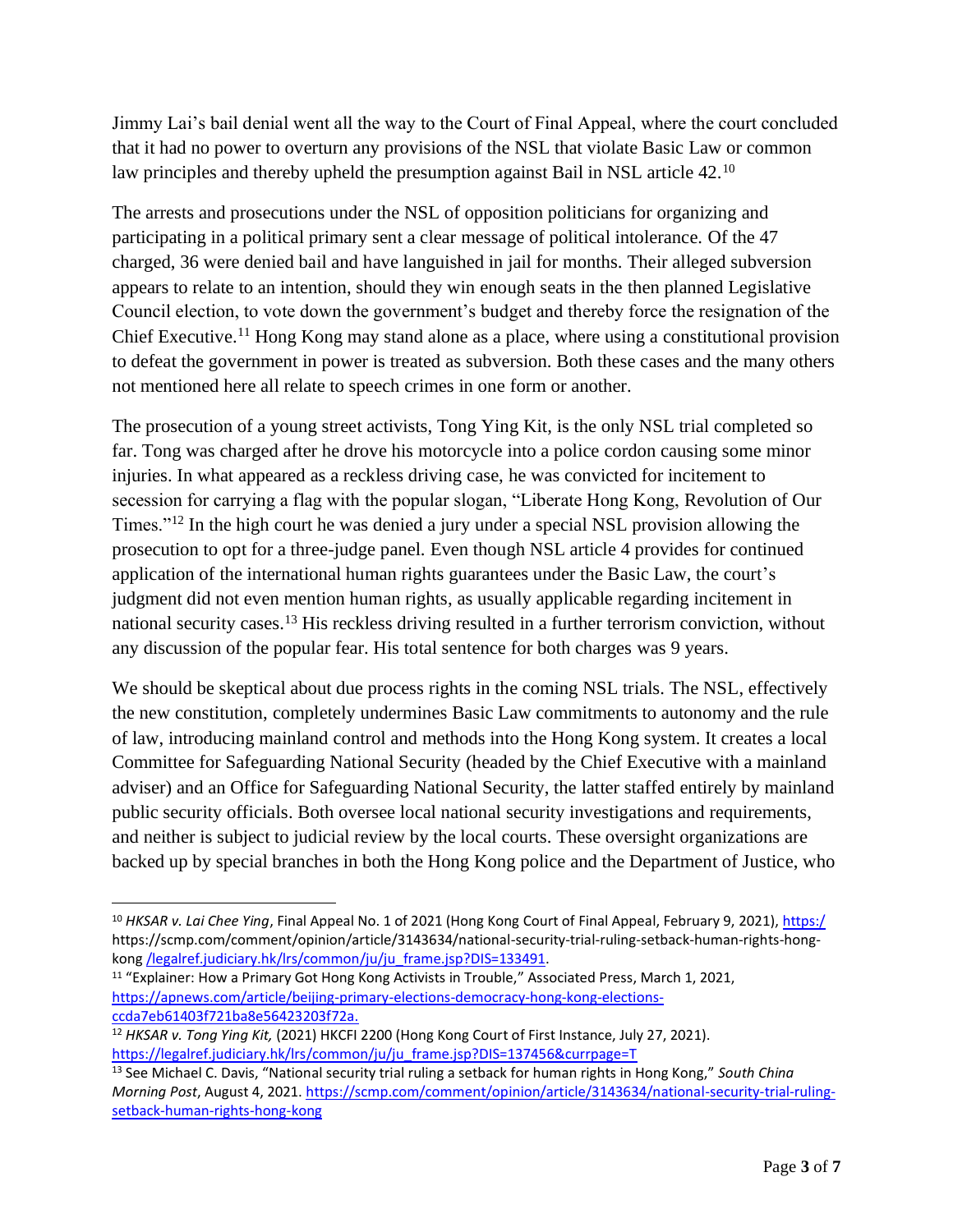operate in secret. The Committee for Safeguarding National Security has already issued special regulations for police that provide for warrantless searches, surrender of travel documents, seizure and confiscation of property, interception of communications and secret surveillance.<sup>14</sup>

These mainland intrusions have put the courts and the legal profession under severe stress, compromising judicial independence and fair trial rights. Beijing's distrust of independent judges is on open display under the NSL, which requires that only judges designated by the Chief Executive can hear NSL cases. Such designated judges are subject to removal from the list if they make statements that offend national security—presumably in court. Result oriented oversight does not stop there. The Secretary for Justice can withhold the right to a jury in High Court cases where juries are typically allowed, as was done in the Tong Ying Kit case. Judges have been under pressure, being subject to public attacks by Beijing officials or their supporters if they dismiss cases or grant bail. The Court of Final Appeal faced a seeming threat published in the *People's Daily*, that the case might be removed to the mainland for trial if Jimmy Lai were granted bail.<sup>15</sup> An NSL provision allows official discretion for such removal in complex cases.

Lawyers have not escaped these attacks, with the People's Daily recently likening the Hong Kong Bar to "street rats" and warning the Law Society to stay out of politics in its leadership election. The then Bar President, Paul Harris, was attacked for suggesting revisions to the NSL. The lawyer representing the legal functional sector in the Legislative Council, Dennis Kwok, was also forced out of office, resulting in all opposition Legislative Council members resigning in protest. Even lawyers' groups formed to promote due process or provide pro-bono legal services to protesters, including the Progressive Lawyers Group and the 612 Humanitarian Relief Fund, have been threatened with prosecutions and forced to disband.

# **Undercutting Political Freedom**

The NSL does not just provide for national security prosecutions, but rather in Article 9 requires the government "to take necessary measures to strengthen public communication, guidance, supervision and regulation…relating to schools, universities, social organizations, the media, and the internet. This includes a requirement in Article 10 to "promote national security education in schools and universities and through social organizations, the media, the internet and other means…" The government has issued regulations requiring schools at all levels to teach national security and has warned universities and the media about possible violations—presumably

```
https://www.info.gov.hk/gia/general/202007/06/P2020070600784.htm
```
<sup>&</sup>lt;sup>14</sup> "Implementation Rules for Article 43 of the Law of the People's Republic of China on Safeguarding National Security in the Hong Kong Special Administrative Region Gazetted," Government of the Hong Kong Special Administrative Region, Press Release, July 6, 2020,

<sup>15</sup> See, Su Di, "Observer: Approving Jimmy Lai's bail harmful to Hong Kong's rule of Law," *People's Daily*, December 28, 2020. [https://peoplesdaily.pdnews.cn/opinions/observer-approving-jimmy-lai-s-bail-harmful-to-hong-kong-s](https://peoplesdaily.pdnews.cn/opinions/observer-approving-jimmy-lai-s-bail-harmful-to-hong-kong-s-rule-of-law-190555.html)[rule-of-law-190555.html](https://peoplesdaily.pdnews.cn/opinions/observer-approving-jimmy-lai-s-bail-harmful-to-hong-kong-s-rule-of-law-190555.html)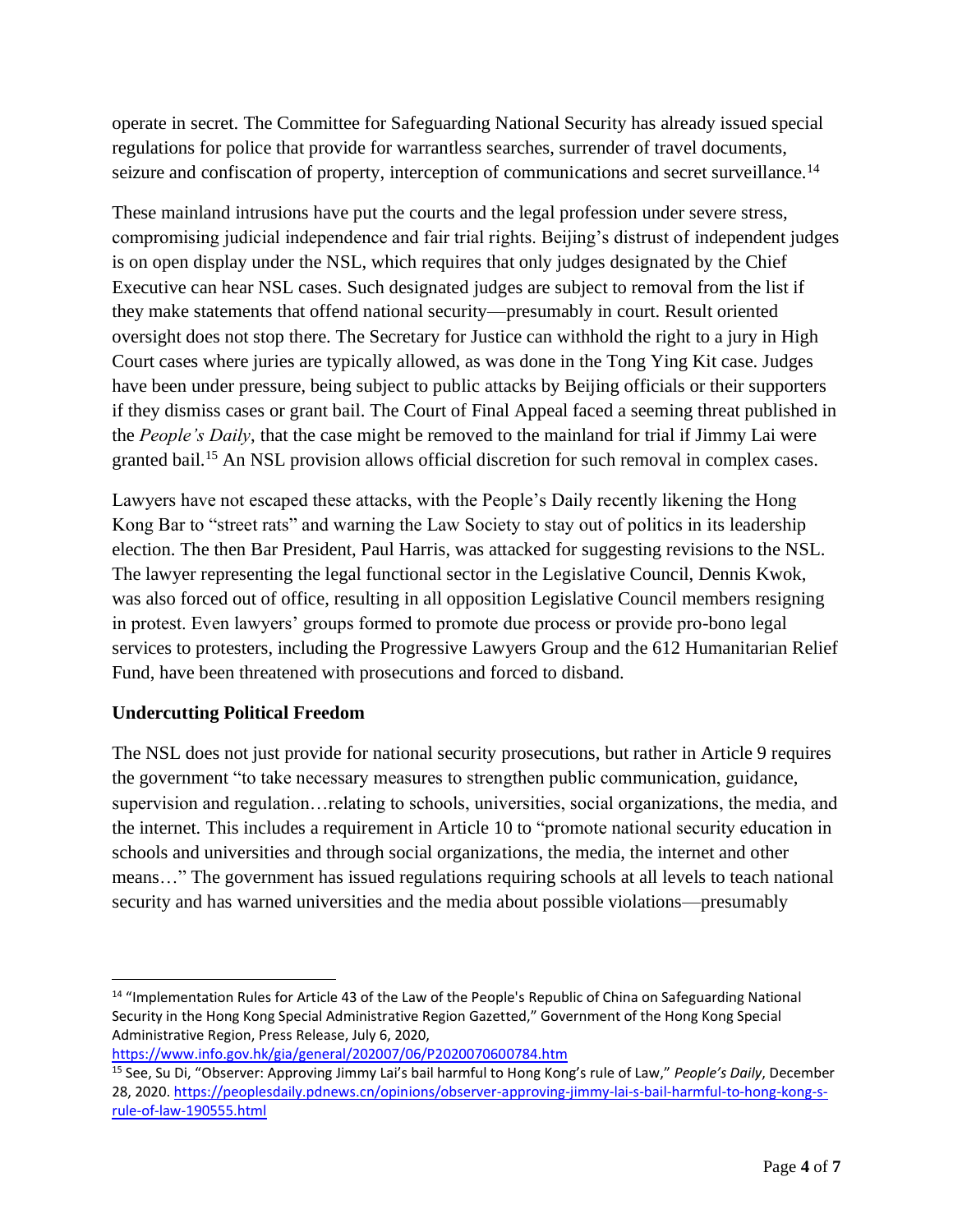involving critical views that do not match CCP orthodoxy. <sup>16</sup> These efforts at brainwashing have led thousands to emigrate or send their children abroad for study.<sup>17</sup> Professors have been attacked in official media as "reactionary academics" and even supporters as "loyal rubbish."<sup>18</sup> Student organizations have also come under attack and student unions have disband, as has the 95,000-member Professional Teachers Union (PTU), which was characterized by China's Xinhua news agency as a "malignant tumor."<sup>19</sup> Even statues commemorating 1989 are being removed from campuses, including the "Pillar of Shame" at HKU.<sup>20</sup> The Global Public Policy Institute has given Hong Kong a D-rating on academic freedom in its global survey.<sup>21</sup>

Intimidation stretches well beyond campuses. Government officials, elected or otherwise, have been forced to take loyalty oaths. Such oaths are then used to disqualify people who have supported the political opposition or said anything judged disloyal in their past. Civil servants, subsequently judged to have made a false oath, face a loss of job and even pensions, being dismissed for cause. Recognizing this purpose, a large portion of the District Council, being the only level of government that had previously been directly elected, resigned, rather than take the oath. Most opposition District Counsellors who stayed on to take the oath were then disqualified, with their historic opposition being used to question their loyalty.

Most independent civil society organizations, who traditionally supported the opposition, have now been threatened with prosecution and forced to disband.<sup>22</sup> Similar to the PTU, intimidation and disbanding has included, eg., the Civil Human Rights Front, Labor Party, Confederation of Trade Unions, Social Workers General Union, League of Social Democrats, and Hong Kong Alliance in Support of the Patriotic Democratic Movement in China. The arrest of a member

[kong/politics/article/3144711/hong-kongs-biggest-teachers-union-seeks-speed-dissolution](https://scmp.com/news/hong-kong/politics/article/3144711/hong-kongs-biggest-teachers-union-seeks-speed-dissolution)

<sup>&</sup>lt;sup>16</sup> Education Bureau of Hong Kong, "Education Bureau Circular No. 2/2021: National Security Education in School Curriculum - Implementation Mode and Learning and Teaching Resources," February 4, 2021,

<https://applications.edb.gov.hk/circular/upload/EDBC/EDBC21002E.pdf>; and Education Bureau of Hong Kong, "Education Bureau Circular No. 3/2021: National Security: Maintaining a Safe Learning Environment Nurturing Good Citizens," February 4, 2021, [https://applications.edb.gov.hk/circular/upload/EDBC/EDBC21003E.pdf.](https://applications.edb.gov.hk/circular/upload/EDBC/EDBC21003E.pdf) <sup>17</sup> "'This Drop Came So Quickly': Shrinking Schools Add to Hong Kong Exodus," *New York Times*, October 11, 2021.

<https://www.nytimes.com/2021/10/11/world/asia/hong-kong-population-drop.html>

<sup>18</sup> Au Ka-lun, "A new Cultural Revolution is on its way," *Apple Daily*, March 26, 2021. (no longer available) <sup>19</sup> ""Hong Kong's biggest teachers' union 'seeks to speed up dissolution by changing its rules' as Beijing attack continue," *South China Morning Post*, August 11, 2021[. https://scmp.com/news/hong-](https://scmp.com/news/hong-kong/politics/article/3144711/hong-kongs-biggest-teachers-union-seeks-speed-dissolution)

<sup>20</sup> "Hong Kong's "Pillar of Shame" sculpture for Tiananmen victims faces removal," *Washington Post*, Oct. 13, 2021. **[https://www.washingtonpost.com/world/asia\\_pacific/hongkong-pillar-shame](https://www.washingtonpost.com/world/asia_pacific/hongkong-pillar-shame-tiananmen/2021/10/13/2a897036-2b0a-11ec-b17d-985c186de338_story.html)[tiananmen/2021/10/13/2a897036-2b0a-11ec-b17d-985c186de338\\_story.html](https://www.washingtonpost.com/world/asia_pacific/hongkong-pillar-shame-tiananmen/2021/10/13/2a897036-2b0a-11ec-b17d-985c186de338_story.html)**

<sup>&</sup>lt;sup>21</sup> "Hong Kong's Global Academic Freedom Index regresses C-level to D-level, lower than Vietnam, causing concern," *Apple Daily*, April 2021.

[https://hk.appledaily.com/international/20210316/TNKQG3RI2VBDBOKXGFEJBLY7AY/?utm\\_source=HRIC+Updates](https://hk.appledaily.com/international/20210316/TNKQG3RI2VBDBOKXGFEJBLY7AY/?utm_source=HRIC+Updates&utm_campaign=686911b077-HRIC_DAILY_BRIEF_COPY_01&utm_medium=email&utm_term=0_b537d30fde-686911b077-259232682) [&utm\\_campaign=686911b077-HRIC\\_DAILY\\_BRIEF\\_COPY\\_01&utm\\_medium=email&utm\\_term=0\\_b537d30fde-](https://hk.appledaily.com/international/20210316/TNKQG3RI2VBDBOKXGFEJBLY7AY/?utm_source=HRIC+Updates&utm_campaign=686911b077-HRIC_DAILY_BRIEF_COPY_01&utm_medium=email&utm_term=0_b537d30fde-686911b077-259232682)[686911b077-259232682](https://hk.appledaily.com/international/20210316/TNKQG3RI2VBDBOKXGFEJBLY7AY/?utm_source=HRIC+Updates&utm_campaign=686911b077-HRIC_DAILY_BRIEF_COPY_01&utm_medium=email&utm_term=0_b537d30fde-686911b077-259232682)

 $22$  Suzanne Pepper, "Hong Kong's civil society: the candidates the election, then the democracy movement itself," *Hong Kong Free Press*, September 3, 2021. **[https://hongkongfp.com/2021/09/03/hong-kongs-civil-society-under](https://hongkongfp.com/2021/09/03/hong-kongs-civil-society-under-fire-the-candidates-the-election-then-the-democracy-movement-itself/)[fire-the-candidates-the-election-then-the-democracy-movement-itself/](https://hongkongfp.com/2021/09/03/hong-kongs-civil-society-under-fire-the-candidates-the-election-then-the-democracy-movement-itself/)**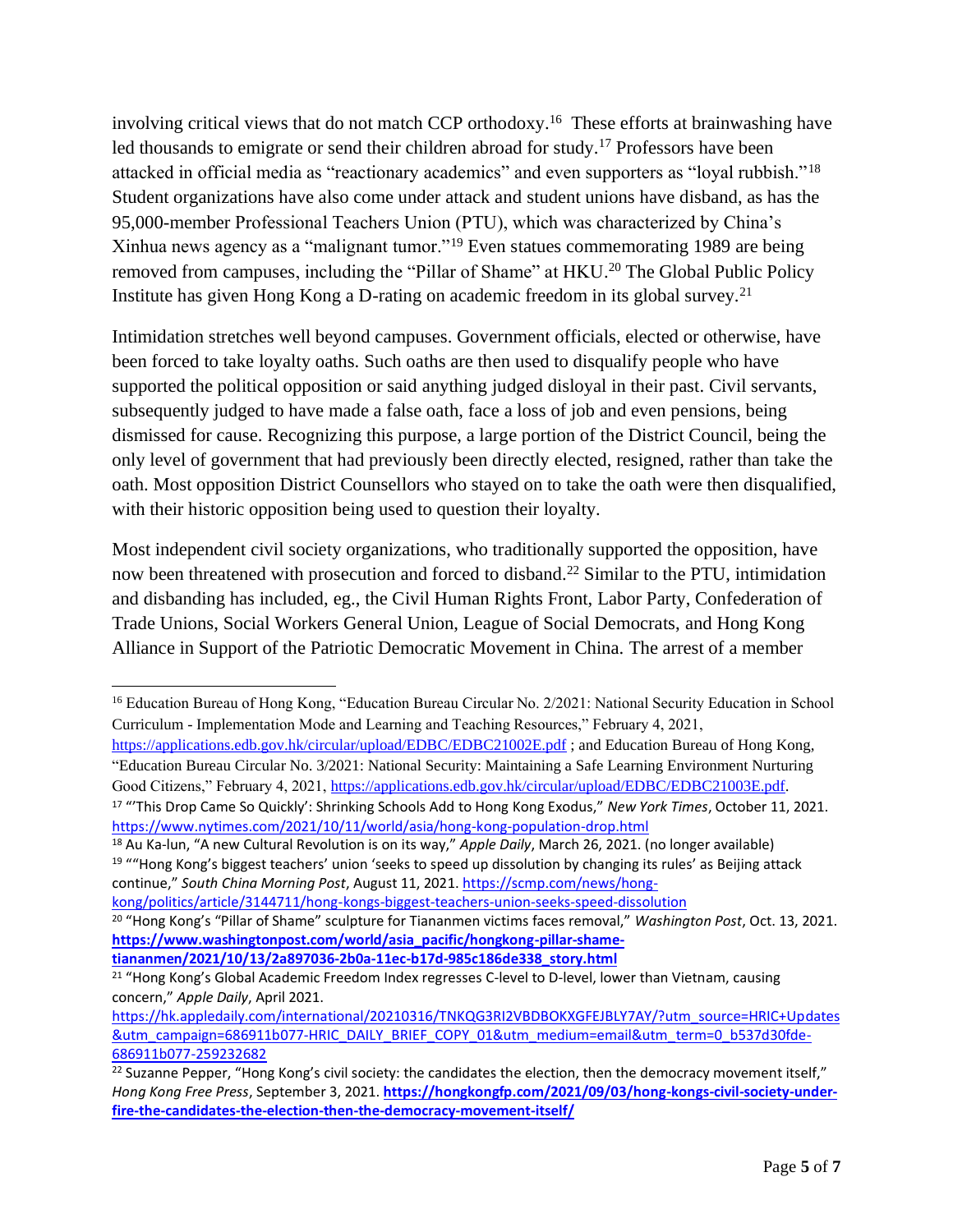(along with four other members) of the latter organization, lawyer Ms. Chow Hang-tung, has been condemned by UN experts: "Terrorism and sedition charges are being improperly used to stifle the exercise of fundamental rights, which are protected under international law, including freedom of expression and opinion, freedom of peaceful assembly and the right to participate in public affairs."<sup>23</sup> The experts also raised concern that Hong Kong was imposing undue restrictions in accusing such organizations of collusion merely for receiving foreign funding.

Media intimidation likewise reaches beyond the forced closure of the Apple Daily, including most prominently the growing pressure on RTHK, the public service broadcaster long modeled on the BBC, that has now issued a 100-plus page editorial guideline for reporters that aims to insure NSL compliance and top-down control.<sup>24</sup> The government has announced an intention to pair RTHK with the mainland's CCTV to encourage a stronger patriotism among viewers.<sup>25</sup> The government has also appointed a new Director of Public Broadcasting from the Hong Kong civil service to better insure compliance—resulting in diminished independence and critical programing being withdrawn. Across the city art exhibits and critical documentaries have also come under attack.<sup>26</sup> In the most extreme case, two speech therapist have been charged with sedition for publishing a children's book depicting sheep attacked by wolves.

### **The Rollback of Democracy**

Beijing has completely remodeled the electoral system to exclude the pro-democracy opposition from any role in government. The new electoral amendments in the Basic Law, set up a comprehensive system for vetting candidates to include only "patriots." While the number of legislative seats has been increased from 70 to 90, the number directly elected by geographical constituencies has been reduced from 35 to 20. Forty of the legislators are now to be selected by the Beijing friendly Election Committee. Historically, the 1200-member Election Committee was selected mostly by functional sectors, whose makeup effectively insured 80 percent would invariably support a Beijing-friendly candidate. The Committee is now further tilted.

The Election Committee is now increased from 1200 to 1500 members, with the additional 300 being Beijing-selected Hong Kong representatives to the Central Government. The functional sectors have now been modified in comprehensive ways to guarantee only "patriots" are elected

<sup>23</sup> "Hong Kong: Arrests under security law are serious concern, UN experts call for review," *UN OHCHR*, October 12, 2021.<https://www.ohchr.org/EN/NewsEvents/Pages/DisplayNews.aspx?NewsID=27648&LangID=E> <sup>24</sup> Editorial Policies and Processes of Radio Television Hong Kong, September 2021. [http://rthk9.rthk.hk/about/pdf/epp\\_eng.pdf](http://rthk9.rthk.hk/about/pdf/epp_eng.pdf)

<sup>25</sup> "Hong Kong's RTHK will become state media after partnership with China's CCTV, says press group chief," *Hong Kong Free Press*, August 11, 2021. [https://hongkongfp.com/2021/08/11/hong-kongs-rthk-will-become-state](https://hongkongfp.com/2021/08/11/hong-kongs-rthk-will-become-state-media-after-partnership-with-chinas-cctv-says-press-group-chief/)[media-after-partnership-with-chinas-cctv-says-press-group-chief/](https://hongkongfp.com/2021/08/11/hong-kongs-rthk-will-become-state-media-after-partnership-with-chinas-cctv-says-press-group-chief/)

<sup>26</sup> HG Masters, "Hong Kong Arts Sector Faces New Political Scrutiny," *ArtAsiaPacific,* March 18, 2021. <http://www.artasiapacific.com/News/HongKongArtsSectorFacesNewPoliticalScrutiny> ; Candice Chau, "Hong Kong campus protest documentary screening cancelled hours before showing following attack by pro-Beijing paper," *Hong Kong Free Press*, March 15, 2021. [https://hongkongfp.com/2021/03/15/hong-kong-campus-protest](https://hongkongfp.com/2021/03/15/hong-kong-campus-protest-documentary-screening-cancelled-hours-before-showing-following-attack-by-pro-beijing-paper/)[documentary-screening-cancelled-hours-before-showing-following-attack-by-pro-beijing-paper/](https://hongkongfp.com/2021/03/15/hong-kong-campus-protest-documentary-screening-cancelled-hours-before-showing-following-attack-by-pro-beijing-paper/)